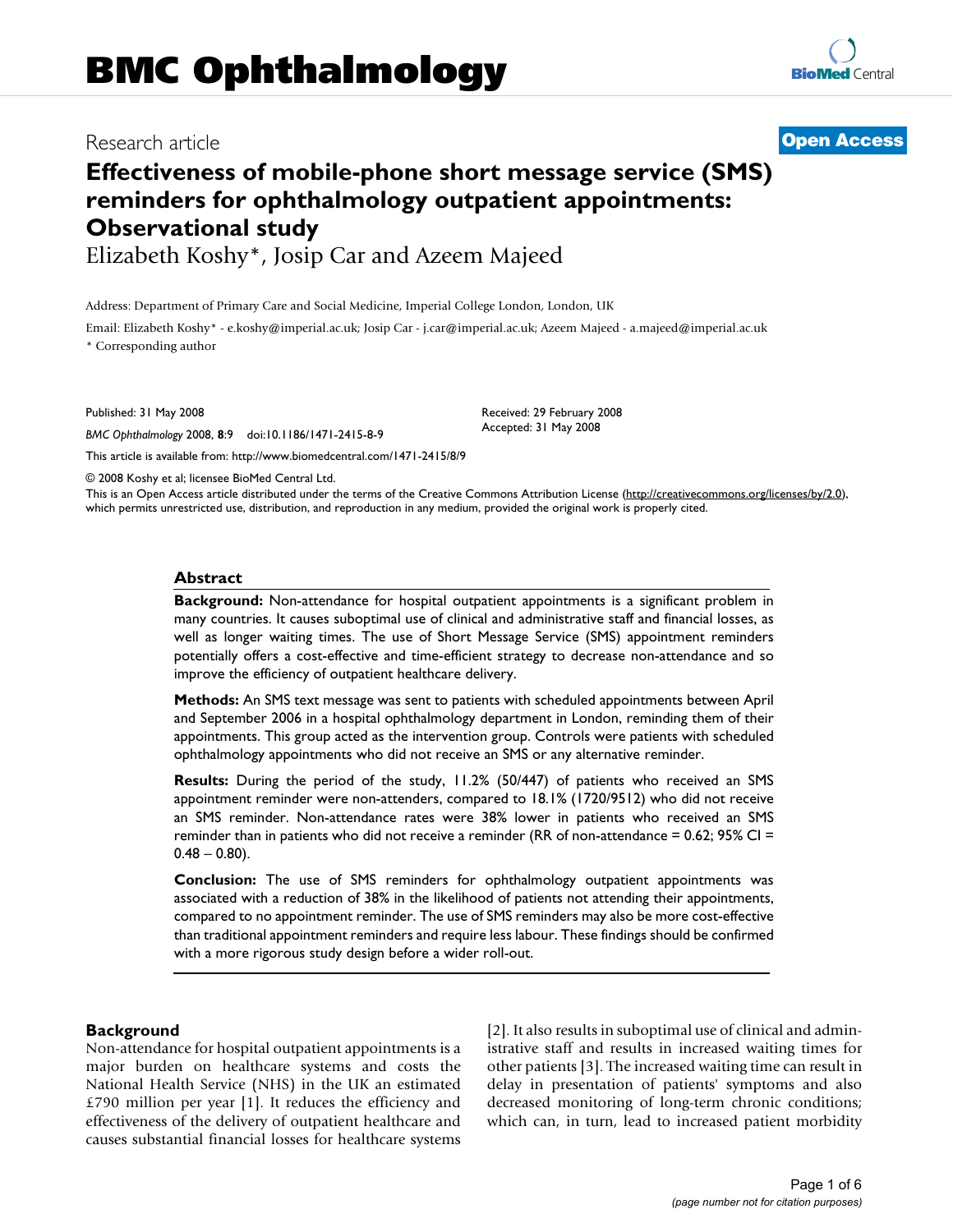[4]. Additionally, there are worse outcomes for nonattenders and a loss of continuity of care [5].

Some of the main reasons for patients not attending their outpatient appointments are forgetting their appointments [6] and confusion over the date, time and location of the appointment [6,7] There are many methods of delivering appointment reminders which have been studied to date, including personalised and automated telephone reminders [6,8-12], posted letters [13,9] and awareness campaigns [14]. Most of the studies have shown a reduction in non-attendance rates, irrespective of the method of reminder used. However, there is a paucity of research in relation to the use of mobile phone SMS (Short Message Service)/text message reminders for outpatient hospital appointments [3].

As mobile phone ownership continues to increase rapidly in many countries worldwide, there is potential to utilise SMS reminders to increase the effectiveness and efficiency of health care delivery. A recent survey showed that over 85% of adults in the UK used a mobile phone [15] SMS facilities on mobile phones were introduced in the early 1990s and now represents one of the most widely used methods of communication, with about 41.8 billion texts sent in the UK in 2006 [16]. SMS messages have a number of characteristics that make them very appropriate for use in a healthcare setting including: direct patient communication, privacy, confidentiality, swift delivery of messages and receipt of responses, convenience for health providers and patients. SMS messaging technology also allows the dispatching of substantial numbers of messages simultaneously, so reducing labour expenditure.

Non-attendance at hospital outpatient clinics is a common problem which every specialty faces. It is particularly important for specialties such as ophthalmology which are predominantly outpatient-based [17] An audit in an ophthalmology clinic in a Birmingham hospital in the UK, reported a non-attendance rate of 12.6% [18]. A New Zealand study found non-attendance rates at a public eye clinic of 17.2% [17]. This highlights that it is essential to maximise patient attendance to optimise the efficiency of the service delivered. We could not identify any studies relating to the use of SMS-based reminders for hospital appointments for ophthalmology appointments within the Medline, Embase, Cochrane, and PsycInfo databases.

This pilot study primarily focused on patients attending ophthalmology clinics as these outpatient clinics had one of the highest non-attendance rates. Our study assessed the effectiveness of the use of SMS-based reminders for hospital outpatient appointments as a method of reducing the non-attendance rates in an inner-city London teaching hospital. The null hypothesis was that (non)attendance rates for those receiving an SMS reminder did not differ from the (non-)attendance rates for those who did not receive an SMS reminder.

### **Methods**

This is an observational study and analysis is based on data collected from the ophthalmology department at Barts and the London Hospitals NHS Trust, UK between April and September 2006. Ethics committee approval was obtained from Barts and The London NHS Trust for SMS reminders to be sent to patients. We analysed data that did not contain any patient identifiable information.

All patients, where a mobile number was obtainable from the Patient Administration System and who were due to attend their first (new) ophthalmology consultation during the study period, were sent an automated SMS reminder. The SMS reminders were sent one day before the appointment if it was booked within seven days of the appointment. If an appointment had been booked more than seven days in advance of an appointment, the patient received an SMS four days beforehand. A four day interval was chosen to minimise the time delay for patients to still forget their appointments, but also to allow time to reschedule appointments, if patients subsequently cancelled their appointment. Information required for the SMS reminders was obtained from the Patient Administration System hospital database. This included the patients' mobile numbers, appointment dates and times. Patients who received an SMS formed the intervention group. A control group were all patients who had a scheduled first (new) appointment during this same study period, who may or may not have had a mobile phone, but whose mobile number was not available and did not receive any other form of appointment reminder.

The text message read: "*This is a reminder of your appointment at Barts and the London Hospital at <time> <date>. Please call xxxxx or reply to text to cancel*."

The automated SMS reminders transmitted were timed so that they did not reach the recipients at inappropriate times, such as night-time. The attendance/non-attendance status for patients who received and did not receive an SMS appointment reminder were recorded using the IT software installed. Data on cancellations by patients for the SMS and control groups was also collected.

Statistical analysis was performed using Stata 9. The attendance rates in the SMS reminder group were compared with those in the control group. A chi-squared test was conducted to compare the proportions of patients not attending appointments and also the proportions of cancellations by patients between the SMS and the control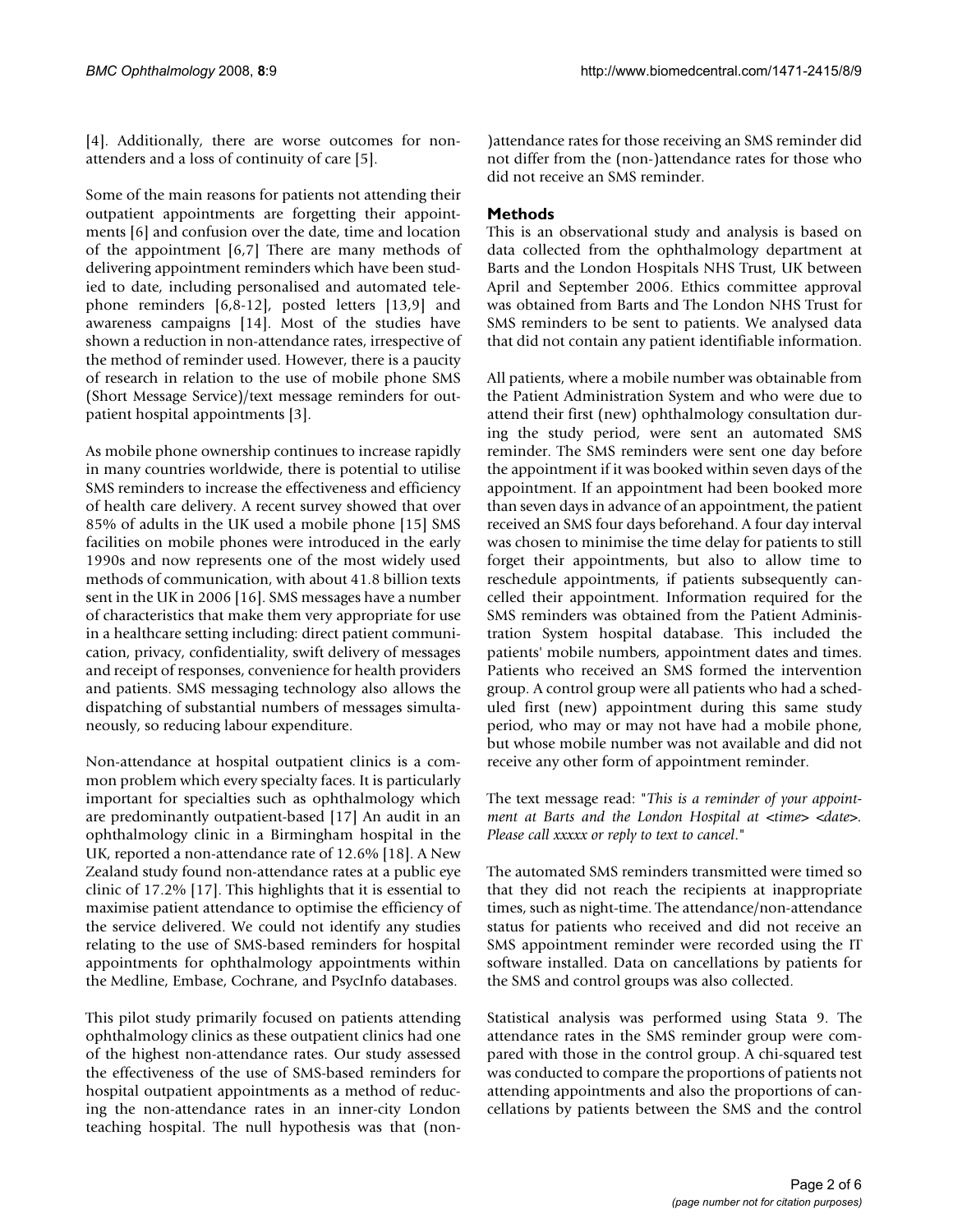groups. Relative risks of non-attendance are presented with 95% confidence intervals (CI).

### **Results**

Of the 9959 ophthalmology hospital outpatient appointments between April and September 2006, 447 patients (4.5%) received an SMS appointment reminder (Table 1). The control group (patients who did not receive an SMS reminder) consisted of 9512 patients and had a nonattendance rate of 18.1% (1720/9512). Amongst the patients who received an SMS reminder (447 patients), the non-attendance rate was 11.2% (50/447) (Table 1, Fig 1). The absolute reduction in non-attendance rates for those who received an SMS reminder was 6.9%. This represents about 31 more (of the 447 ophthalmology outpatient appointments) being kept over a 6 month period that would have otherwise been lost through patients not keeping their scheduled appointments. The cancellation rates of appointments by patients who received an SMS and those who did not receive an SMS were 13.4% and 11.2%, respectively (Table 1).

Patients who received a text reminder were 38% less likely to be non-attenders for their appointment (relative risk of non-attendance = 0.62; 95% CI 0.48 – 0.80, p = 0.0002). Patients in the SMS group were also 26% more likely to cancel their appointments, but this was not statistically significant (relative risk of cancellation 1.26, 95% confidence interval  $0.98 - 1.61$ ,  $P = 0.068$ ). There was a total of 340,700 scheduled outpatient appointments (for all specialities) between April-September 2006. Of the 340,146 who did not receive an SMS appointment reminder the non-attendance rate was 12.1%.

The cost of sending an automated SMS reminder was 7.2 pence. Therefore, extrapolating the six month data to one year for the ophthalmology clinics, sending 894 SMS reminders (447  $\times$  2) would have cost £64.37. The cost of approximately 62 (31  $\times$  2) extra appointments being attended as a consequence of the SMS reminders, is £4030 (with a cost of a hospital appointment in England being approximately £65.00). Therefore, the net saving would



**Figure 1 Percentage of non-attenders by SMS reminder status.**

have been £3965.63, just for the ophthalmology department. The 'number needed to text' (NNT) in this study to prevent one appointment non-attendance is 14 (95% confidence interval: 10 to 31).

#### **Discussion**

Patients who had received an SMS reminder were significantly more likely to attend their ophthalmology hospital appointments compared to those who had not received an SMS. This study showed that sending SMS reminders led to a 6.9% absolute reduction and 38% relative reduction in non-attendance rates for ophthalmology outpatient appointments. Non-attendance rates in the SMS group and the control group were 11.2% and 18.1%, respectively. The cancellation of appointments in the SMS group compared to the control group was slightly higher

**Table 1: Non-attendance rates for patients sent a SMS reminder and those not sent a SMS reminder**

| <b>SMS</b> appointment reminders           |                                              |                                         | No SMS appointment reminders               |                                                 |                                         | Non-attendance<br>rate reduction<br>(%) with SMS<br>reminders |
|--------------------------------------------|----------------------------------------------|-----------------------------------------|--------------------------------------------|-------------------------------------------------|-----------------------------------------|---------------------------------------------------------------|
| <b>TOTAL</b><br>outpatient<br>appointments | Non-attendance<br>appointment<br>numbers (%) | <b>Cancellations by</b><br>patients (%) | <b>TOTAL</b><br>outpatient<br>appointments | Non-attendance<br>appointment<br>numbers $(\%)$ | <b>Cancellations by</b><br>patients (%) |                                                               |
| 447                                        | 50(11.2)                                     | 60(13.4)                                | 9512                                       | 1720(18.1)                                      | 1016(10.7)                              | 6.9                                                           |

 $N = 9959$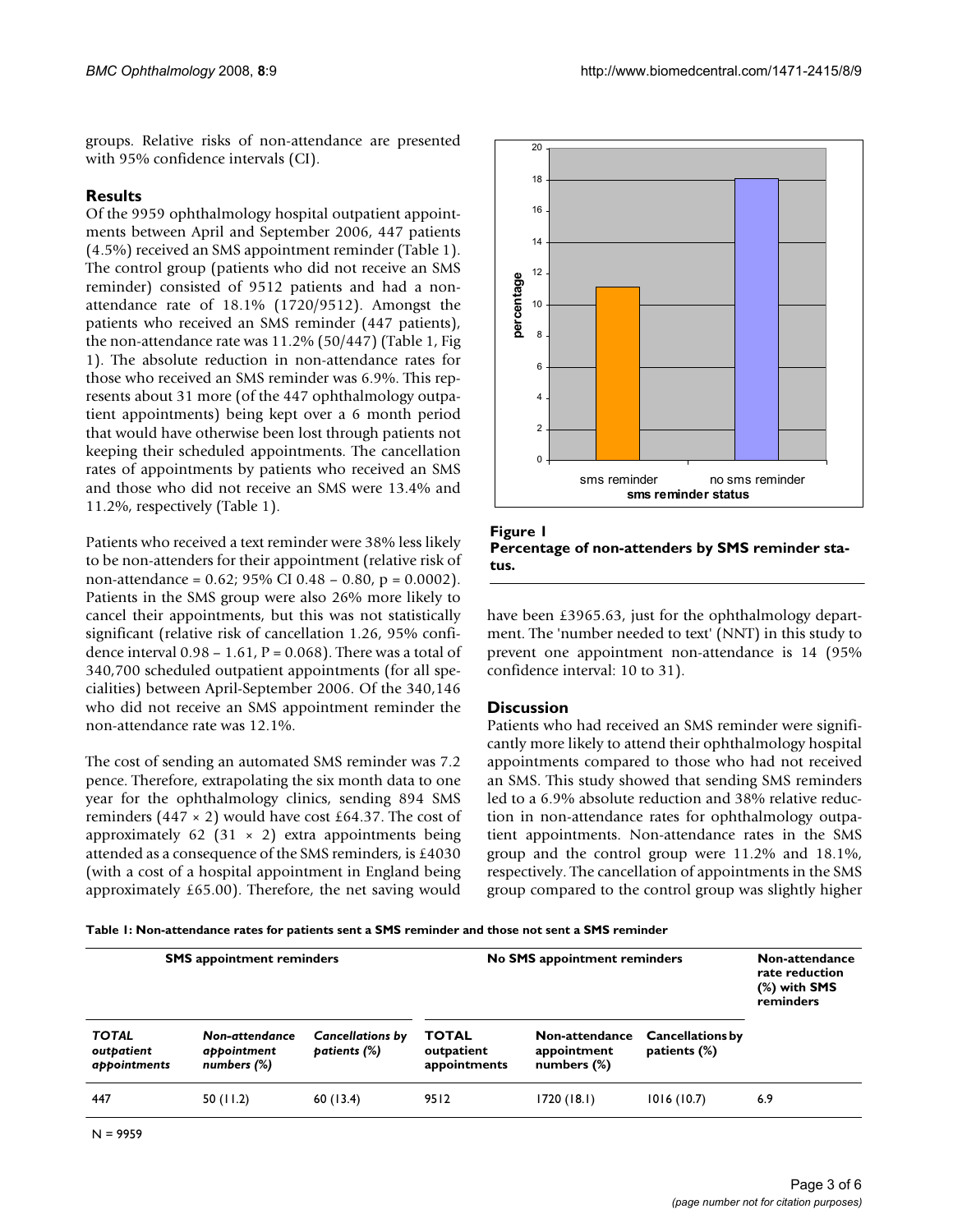(13.4% vs 11.2%). Cancellation rates were not statistically significantly different between the two groups but there was a trend towards a higher cancellation rate in the SMS group (relative risk of cancellation 1.26; 95% CI 0.98– 1.61).

The non-attendance rate for ophthalmology appointments (18.1%) in our control group was higher than the mean non-attendance rate for all the different hospital specialty outpatient appointments (12.1%). This confirmed that non-attendance was a greater problem for the ophthalmology department compared to many other specialties within the same hospital. It is difficult to speculate why this might be, but there could have been administration problems, for example, due to staff shortages; or perhaps, though this may be unlikely, the demographic characteristics or behaviours of the patients in this geographical area who attend the ophthalmology clinics may differ from that of other specialties. The 18.1% nonattendance rate in the control group in our study is higher than that quoted in other studies [19,18,17]. For example, the Birmingham ophthalmology department audit, over a year, was 12.6% [18]. However, our study was only conducted over a 6 month period and ideally, information relating to a year, taking into account seasonal variations, would be valuable. Also, this Birmingham study was in 1990–1, so non-attendance rates may have changed over this time period. A New Zealand audit showed a nonattendance rate of 17.2% [17].

The non-attendance rate of the SMS group in our study was 38% lower than that of the control group (RR = 0.62) and there was strong evidence  $(P = 0.0002)$  to reject the null hypothesis of no difference between these two groups. A multi-centred, randomised controlled trial in China also found an increase in the likelihood of attendance (OR = 1.59, P = 0.005) [20]. This study had 993 participants who were divided into 3 study arms; and compared SMS reminders and mobile telephone conversations reminders with a control group of no intervention. There was no statistically significant difference in nonattendance observed between their SMS group and mobile phone-call reminders. This study was conducted in a primary care setting, which may have represented a systematically different group of patients in terms of nonattendance characteristics to those attending secondary care appointments, so direct comparisons cannot be made. Additionally, Family Practice-based factors such as mistakes or misunderstandings surrounding appointment details, relayed over the telephone, from the health provider are possible reasons for non-attendance in this healthcare setting [21].

The percentage reduction in non-attendance rates with SMS reminders of 6.9% in our study is lower than that

reported for a recent study in an Irish ENT outpatient department [2], where there was a 11.6% reduction (from 33.6% to 22%). This study, however, used data from a much larger sample size (3981 patients) and covered a 3 year period. Studies of other methods of appointment reminders such as posted letters and telephone calls found reductions of non-attendance rates between 6% and 19% [6,8,12,10]. The reduction in non-attendance found in our study is within the range of these other studies. Therefore, SMS reminders are at least as effective as alternative methods. The SMS reminders also have the advantage of being more cost-effective and requiring less labour than the other methods.

#### *Limitations of this study*

Although there seems to be an association between the use of SMS reminders and a decrease in non-attendance rates, this is not necessarily causal and there could be confounding factors and biases which may partially or fully explain this association. This study suggests that the use of SMS reminders could help to reduce ophthalmology nonattendance rates. However, the design in this paper is suboptimal, and a rigorous randomised controlled trial, stratified by socio-demographic characteristics and clinical conditions, is required to determine if the potential benefits observed in this study can be replicated. Knowledge of the patients' clinical presentation in the intervention and control groups is also important as it could affect the 'value' placed on it by patients and potentially affect the likelihood of an appointment being kept.

We do not know what proportion of the control group owned mobile phones, but whose mobile number was not available for this service. We are also unaware of the number of patients who were unfamiliar with using textmessaging and so unable to read the reminder. There could also have been participation bias, as the SMS group patients (who provided a mobile phone number) may have been a more motivated group of patients; and these patients may have been more likely to attend their appointments irrespective of receiving an SMS reminder. This could have potentially led to an over-estimate of the association between SMS reminders and non-attendance rates. Data was only available for a 6 month period, and so did not take account of seasonal and monthly variations in non-attendance. However, using the same timeframe for the controls helped to reduce the chance of monthly and seasonal variations contributing to the observed differences. We did not have demographic information relating to those patients who owned a mobile phone or for those who received an SMS reminder who subsequently attended and did not attend their scheduled appointments. Data relating to potential confounding factors (such as age, sex, ethnicity and socio-economic status) was not collected, so we were not able to adjust for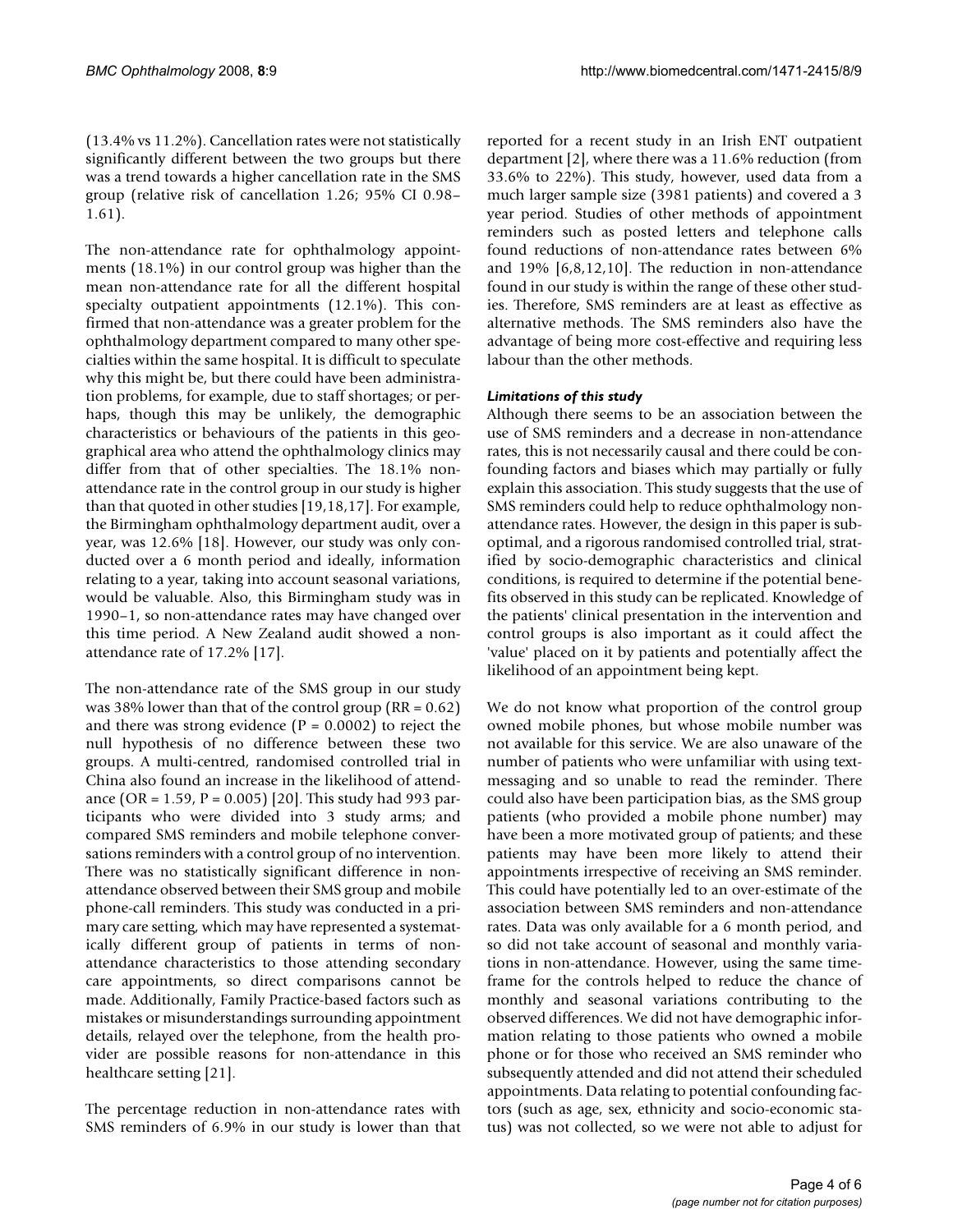these in the statistical analysis. We did not have demographic information available relating to age in either groups and recognise this is a weakness and could account, in part or fully, for the observed difference. However, as younger patients are more likely to own mobile phones and also have higher non-attendance rates, the fact that the non-attendance rate decreased in the SMS group (who are more likely to be younger), suggests that use of SMS reminders may be beneficial to target younger patients. Finally, patients who received SMS reminders were for a first consultation and it has been suggested that follow-up appointments have higher non-attendance rates [22]. This was the first stage of the study; the next stage will be focusing on follow-up appointments.

#### *What this study adds*

SMS appointment reminders seem to be an effective and efficient method of improving ophthalmology outpatient attendance, which is less labour intensive than the more traditional reminder systems that have been used in the past. The facility for patients to reply or call in response to an SMS reminder to cancel their appointment can help to reduce the non-attendance rates and free up appointments for other patients, which otherwise may be lost. We cannot extrapolate our findings to other specialties or hospitals; so future research should include suitably powered randomised controlled trials for assessing SMS appointment reminders for ophthalmology and other specialties to assess the cost-effectiveness within the NHS. The use of SMS technology is expanding and has already been used to help in the management of some health problems and diseases; for example, asthma [23] and diabetes [24,25] management and smoking cessation [26]. Hence, the potential scope for the further utilisation of this technology is tremendous. SMS reminders could offer a cost-effective method for reducing non-attendance rates for retinal screening appointment follow-ups for diabetic patients.

#### *Strengths and weaknesses of SMS technology*

In addition to the advantages already described, SMS reminders require minimal investment in IT infrastructure, as this is already in existence; as the IT software for sending automated SMS integrates with existing electronic patient health records and hospital administrative database systems. Once the system is in place, the cost of running the service increases very little as the number of SMS reminders increases. As they are automated messages, it does not require staff training so this offers a time, labour and cost-efficient system.

There are a number of potential weaknesses. Patients may not receive the SMS reminders due to incorrect data entry. However, this problem can occur with other methods of appointment reminders such as letters and telephone calls (with change of address) [12]. The uses of different technologies are very fluid and dynamic and so it is not known how the use of mobile phones and the use of SMS technology will evolve over time. However, it is anticipated that there will be an increase in mobile phone ownership and use of SMS messaging facilities in the immediate few years. Elderly people have lower ownership rates of mobile phones and may not be able to use SMS facilities [27]. The Office for National Statistics (UK) [27] found mobile ownership in 2003 varied by age, with nearly 90% of 15–24 year olds owning one and less than a quarter of those aged 75 years and over owning one in 2003. However, between 2001 and 2003, the largest increases in ownership were amongst those aged 75 and over, with the proportions almost doubling [27]. However, it has traditionally been younger patients who have missed their outpatient appointments more than older patients, so the use of SMS reminders could be targeted towards patients under 60 years old.

#### *Cost-effectiveness analysis*

There is always some wastage in any system and the real cost of a missed appointment is difficult to quantify. It may be, in some cases, that the appointment may not have really been needed, although this is difficult to prove. For example, patients' agenda may influence presentation and attendance [28]. Based on the 'number needed to text' analysis, approximately fourteen people would need to be sent an SMS reminder to prevent one non-attendance. As the cost of outpatient appointments is considerable, this could potentially be worthwhile, but needs to be tested through a more rigorous economic analysis. A well-designed randomised controlled trial would give a more accurate representation of the NNT to prevent one non-attendance. Only around 5% of the patients with scheduled ophthalmology appointments were sent SMS reminders in this study; so, if the reminders were sent on a much larger scale to patients with first and follow-up appointments and for all the departments in the hospital, the savings to the NHS could be large. A previous cost-effectiveness analysis has estimated that the annual direct cost of missed hospital appointments in England is estimated to be close to £575 million [1] and that the use of SMS-based reminders could lead to a potential saving of £55.6 to £83.5 million a year [1], so the potential scope for this technology is considerable.

#### **Conclusion**

The use of SMS reminders for ophthalmology outpatient appointments was associated with a reduction of 38% in the likelihood of patients not attending their appointments, compared to no appointment reminder. Additionally, the use of SMS reminders appears more cost-effective than traditional appointment reminders and requires less labour. These findings suggest that SMS text reminders have great potential value in reducing non-attendance